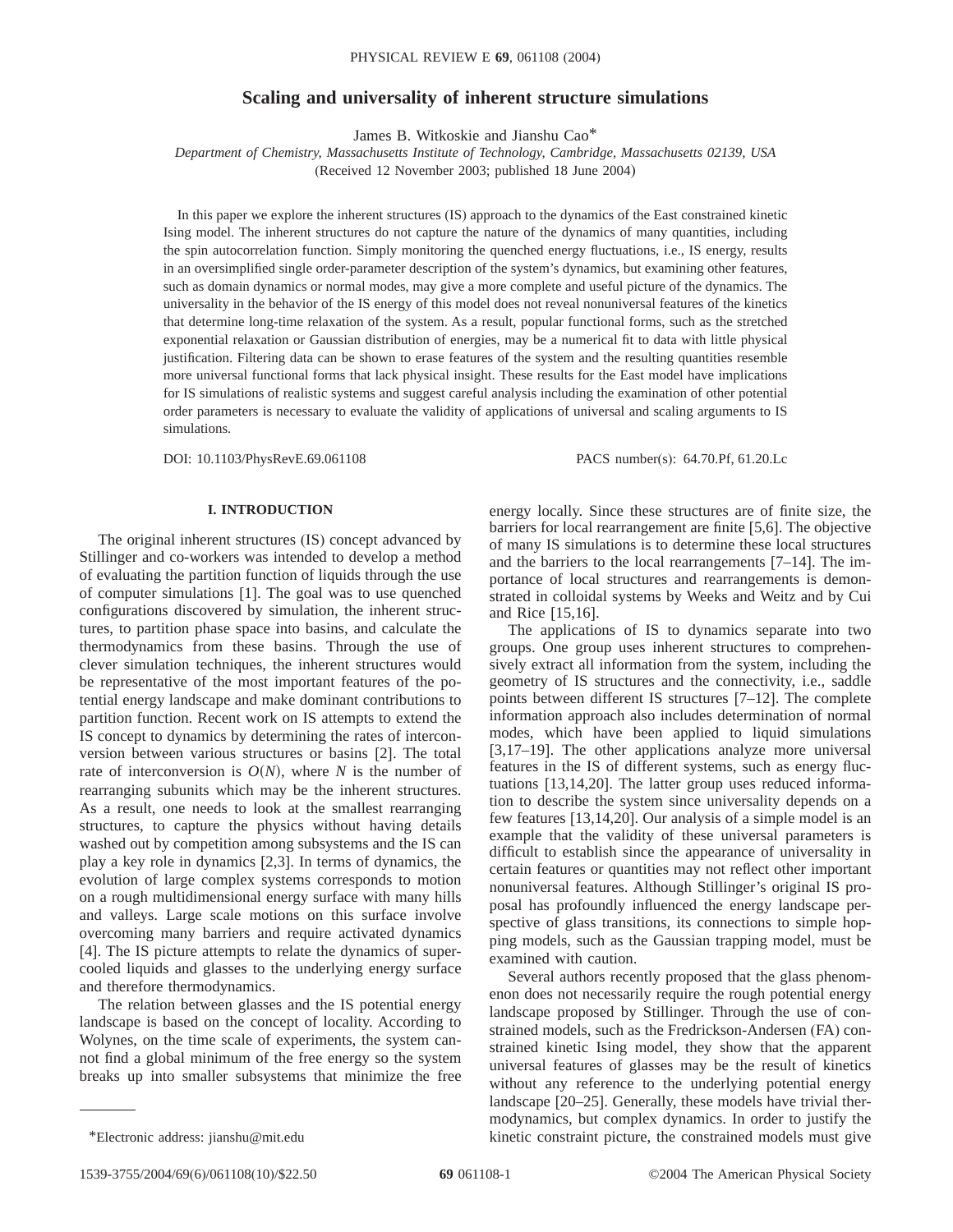results that are consistent with previous work on IS calculations of model glass forming liquids [26]. Garrahan and coworkers recently performed such analysis [20]. Although they indicate that the important dynamics of this system is governed by large domains of down spins and that IS probes short lived small domains, the relationship between IS dynamics and the domain picture is not conclusive and requires more rigorous exploration.

In this paper we examine the results for IS simulations of the East kinetic Ising model and show that scaling effects as well as the existence of fast and slow processes can explain universal features and functional forms previously reported, while missing important nonuniversal features of the system [20]. These results show that the IS interpretation of this model can be misleading. The fast processes correspond to one and two spin flip events, which is a local rearrangement like those explored by IS on real liquids, but capturing many features of the system, such as the spin autocorrelation function, requires larger scale structures, the domains of down spins [23,24]. Since the East kinetic Ising model has an exponential distribution of length scales with each scale contributing to the overall dynamics, the failure of IS based dynamics to describe the important properties of this model is not surprising. IS generally depends on a well defined length scale so that one can define the smallest structural component or inherent structure of this system [1,3,27]. For sufficiently low temperature liquids one hopes the IS will be representative of the smallest cooperative rearranging regions (CRRs), which dominates the dynamics of liquids [3]. For the kinetic Ising model, CRR is probably a more appropriate definition than IS. This difficulty may not be present in other IS simulations. For example, the FA model dynamics are governed by local structures since a single spin can facilitate its own relaxation so larger scale structures do not influence dynamics as strongly as in the East model. The hierarchy of length scales in the East model makes the simulation sensitive to the choice of system size, temperature, and data filtering. One particular result of the multilength and time-scale nature of this system is that the inherent structures only probe the fastest processes, which may not be the most important features of the system. Choosing a small system size makes the simulation only sensitive to these fast components, while choosing a larger system size can cause trivial scaling effects that obscure the IS physics. As discussed in several references, these features may remain true for other IS simulations since locality is a slightly subjective criterion that can have some ambiguity in computer simulations, which is why much attention has been dedicated to analyzing size effects for these simulations [12]. As a result, the universality interpretation of IS calculations has some ambiguity and requires caution. The universal features of quantities may not reveal important physics and the functional forms generally chosen to fit experimental data, such as the stretched exponential, may not be the result of fundamental physics, but instead result from the flexibility of the functional form or the treatment of simulation data [14,20]. Similar caution about functional forms have been expressed elsewhere [3]. Resolving these ambiguities requires the examination of other potential order parameters.

In the following section, Sec. II, we introduce the East kinetic Ising model and the simulation techniques. These techniques are similar to those applied elsewhere to both the East model and more realistic liquid simulations. This paper uses a very simple model that can be well characterized to better understand the methods applied to more complex systems. In Ref. [28] we use the East model to perform a similar study on mode-coupling closures. After introducing these computational methods, we analyze the fast fluctuations of the East model in Sec. III and slower characteristics in Sec. IV. We show that the fast fluctuations are not well approximated by the stretched exponential reported in other references and that the methods and models used to characterize longer time behaviors are not rigorous [14,20]. To better characterize the system, we discuss a geometrical parameter, the domain sizes, that captures the important properties of the spin autocorrelation function in Sec. V.

#### **II. EAST MODEL AND IS**

The East facilitated kinetic Ising model is a chain of spins that take on two values,  $n_i = 0, 1$  [25,26,29,30]. A spin at position *i* is frozen if the spin to its right is in the down position,  $n_{i+1}=0$ , but if this spin is in the up position,  $n_{i+1}$  $=1$ , spin *i* flips between the up and down position with kinetic rates of  $k_{0\to 1}=c$  and  $k_{1\to 0}=$ (1−*c*). The overall rate of equilibration is unity. The dynamics require spins to move collectively. Since the typical spacing between up spins is on the order of  $c^{-1}$ , the system exhibits slow dynamics for small values of *c*.

The equilibrium distribution of the system is trivial, spins are uncorrelated and  $n_i=1$  with probability  $P_{up}=c$  and  $n_i=0$ with probability  $P_{down}=(1-c)$ . The lack of correlations implies that there are no interesting features on the potential energy landscape. The thermodynamics correspond to noninteracting spin  $\frac{1}{2}$  particles in an external field. For  $c < \frac{1}{2}$ , we can relate the equilibrium distribution to a temperature,  $c/(1-c)=e^{-1/T}$ . The model has an ideal glass transition at  $T=0$  ( $c=0$ ) and a mode-coupling transition temperature at  $T_c = \infty$   $(c = \frac{1}{2})$ . Temperatures for  $0 < c < \frac{1}{2}$  correspond to the energy landscape influenced regime discussed extensively in the literature [13]. Although the thermodynamic landscape is trivial, at any instant in time, the kinetic constraints create an effective landscape by restricting the phase space that is available for the system to explore in a finite observation time. The constraints create valleys of accessible states. Although the states that are not in the valleys are isolated by kinetics, the behavior of the system will be similar to a system with states that are not energetically accessible, i.e., isolated by the potential energy surface. As a result, the effective landscape can resemble a potential energy landscape for short times. From this effective landscape, we define the IS as the lowest energy configuration that is accessible without any activated up spin flipping processes. This configuration corresponds to flipping down all up spins,  $n<sub>i</sub>=1$ , with the *i*  $+1$  neighbor in the up position,  $n_{i+1}=1$ . The IS energy is the sum of the remaining unflippable spins. This definition of IS ensures uniqueness and avoids effects from the stochastic processes of a zero temperature Monte Carlo simulation.

Figure 1 shows a portion of a time trace of a typical IS trajectory for the East kinetic Ising spin chain with *L*=100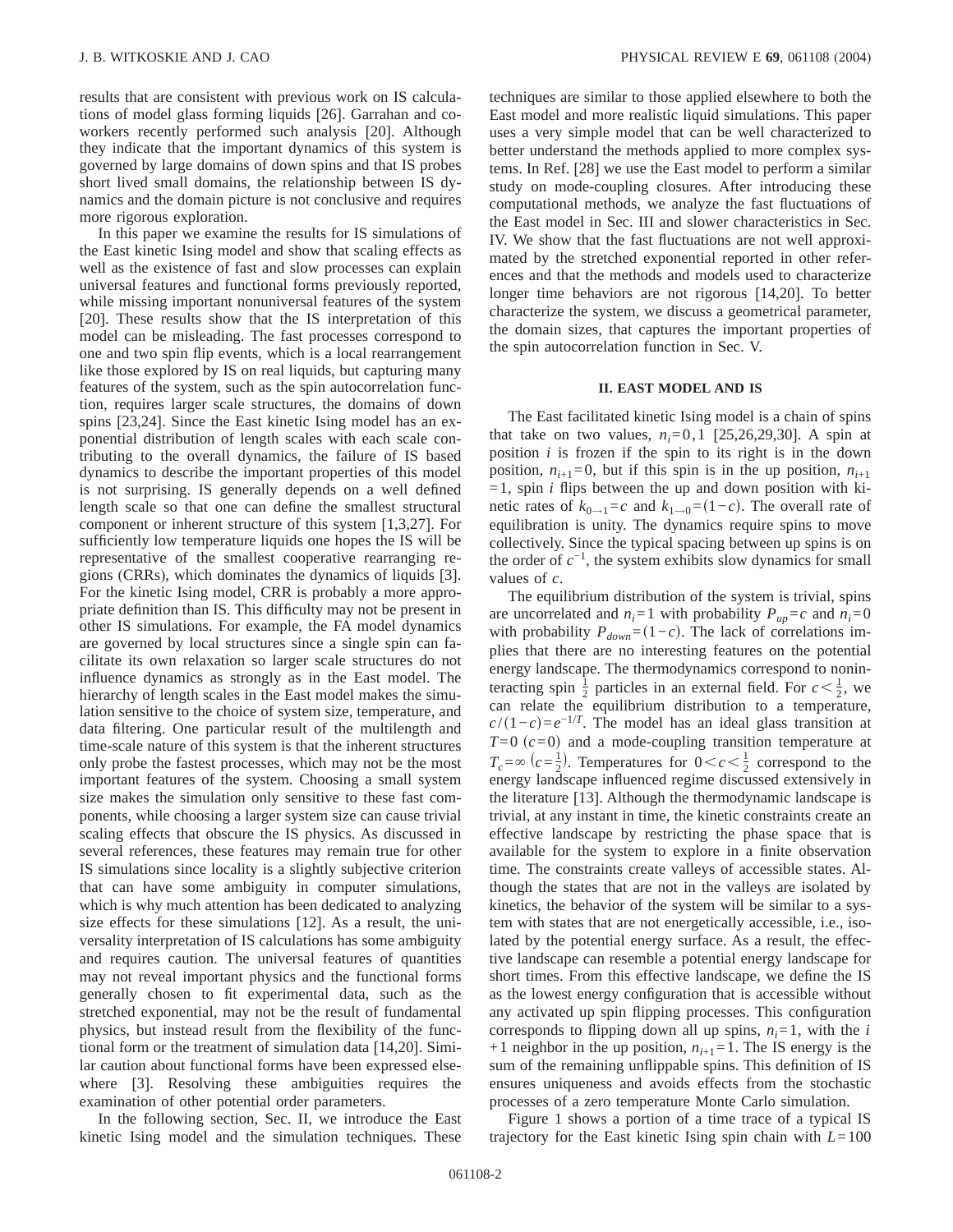

FIG. 1. Typical IS energy simulation for *c*=0.10 and *L*=100. The solid line denotes all observed transitions and the dotted line denotes the IS determined from the energy by filtering the transitions according to the method described in Ref. [13].

spins and  $c = 0.10$  with periodic boundary conditions. For the lengths chosen in this paper (similar to  $5-10c^{-1}$ ), the simulations show similar behavior for periodic and free boundary conditions. The results for simulations for periodic and free boundary conditions are also similar to monitoring only a fraction of a longer chain, as long as the section of monitored chain is of a comparable length. Monitoring a fraction of a longer spin chain corresponds to having a bath, but since the bath coupling is through a single spin, bath effects are weak. Unfortunately, one cannot couple more realistic IS simulations to a bath as easily. The simulation is performed with kinetic Monte Carlo, where we calculate the rate for all possible flipping processes,  $k_{ttl}$ , determine the time of the next transition,  $P(t) = k_{tt}e^{-k_{tt}t}$ , and then choose a spin to flip. We do not consider chains with all down states, so that we can always define  $k_{\text{th}}$ . The omission of the all down state is important since the dynamics of this state is trivial and the state is disconnected from the other states. This simulation method scales with the number of flippable spins, instead of the size of the lattice or time and avoids the effects of discretizing time. These attributes are desirable for simulations with small values of *c*.

Figure 1 also shows the IS energy determined by using the filtering algorithm designed by Heuer and coworkers [13,14]. Following Heuer's notation, the filtering algorithm labels each distinct IS spin configuration (not energy) visited by the simulation as  $\xi$ . By comparing configurations, the times of the first occurrence of each IS structure,  $t_i^*$ , and the last occurrence of each IS structure,  $t_i^{\dagger}$ , are determined. Any two configurations  $\xi_i$  and  $\xi_j$  with  $(t_i^* < t_j^* < t_j^{\dagger} < t_j^{\dagger})$  and  $(t_i^{\dagger}$  $-t_j^*$ )/max $(t_i^{\dagger} - t_i^*, t_j^{\dagger} - t_j^*) < \frac{1}{2}$  are cut by either setting  $t_i^{\dagger}$  $\int \frac{1}{t} \sin(t, \xi(t)) \, dt = \int \frac{1}{t} \sin(t, \xi(t)) \, dt$  with  $t > t_i^{\dagger}$ (with equal probability). In this expression  $\xi(t)$  corresponds to the IS configuration at time *t*. If the overlap is greater than 50%,  $[(t_i^{\dagger} - t_j^*) / max(t_i^{\dagger} - t_i^*, t_j^{\dagger} - t_j^*) > \frac{1}{2}]$  the intervals are combined into one IS structure. If  $t_i^* \leq t_j^* \leq t_j^{\dagger} \leq t_i^{\dagger}$ ,  $\xi_j$  is deleted. The remaining  $\xi$  do not overlap in time and define the IS

metabasins. The time  $t_i^{\dagger} - t_i^{\dagger}$  is the lifetime of the metabasin and the lowest IS energy encountered during this time interval is the IS energy.

The IS calculation in Fig. 1 resembles the metabasin picture that is seen in many IS calculations on realistic models. The simulation shows fluctuations on many time scales. The short time behavior shows the IS energy fluctuating  $\pm 1$ around a fairly constant energy before jumping to some other set of values. On the time scale shown in Fig. 1, the system starts with nine up spins and undergoes fluctuations that result in many more up spins (up to 12). Due to the conformational fluctuation, the system is able to enter a different configuration with nine up spins. The energy is the same, but the filtering algorithm ensures that the configuration is different.

A standard interpretation of the time trace is that the fastest fluctuations come primarily from intrabasin motion, while the longer lived fluctuations come from movement between metabasins, but the distinctions between intrabasin and interbasin motion are not well defined for this model since the energy landscape is relatively flat on long length scales (i.e., no metabasins in the potential energy surface). The only features on the landscape are short ranged one and two spin flip barriers. Due to the constrained dynamics, the system cannot explore large regions of the configurational space in a finite time, and a finite simulation of the system appears to have metabasins. As discussed in other references, often Stillinger's notion of a metabasin is replaced by the notion of strongly correlated IS structures, which removes the potential energy from the definition of a metabasin [12,13]. Without large length and energy scale barriers separating metabasins, the distinction of metabasins must be defined relative to time instead of barrier energy. Generally, the simulation time is used to determine the metabasins with the implicit assumption that the time spent in the basins corresponds to the free energy barriers between basins [13,14].

In the following sections we examine different statistics of the East model's IS trajectories, like those in Fig. 1. First we examine the fast processes of the unfiltered data in Sec. III. We find that the fast processes dominate the IS trajectories and most of the contributing processes can be explained in terms of exponential components with possible stretching of some processes attributed to distributions of rate constants and extreme value arguments. It is apparent that the unfiltered data are strongly influenced by the simulation size, which is in some respect arbitrary for this model since the length scales are widely distributed for small values of *c*. We also show that the stretched exponential fitting of this model in other references does not explain the fundamental physics [20]. In Sec. IV, we explore the filtered data and the appearance of asymptotic agreement with trapping models that have been explored for other systems [14]. The agreement with a model that may have no correspondence with a trapping model may imply that the agreement of simulations with the model may be the result of the filtering algorithm. Section IV also discusses the stretched exponential and its relation to both the filtered and unfiltered IS data. Finally, Sec. V discusses domain dynamics and its ability to capture the long-time dynamics of the East Ising model's single spin correlation function, which occurs on a completely different time scale than the IS dynamics.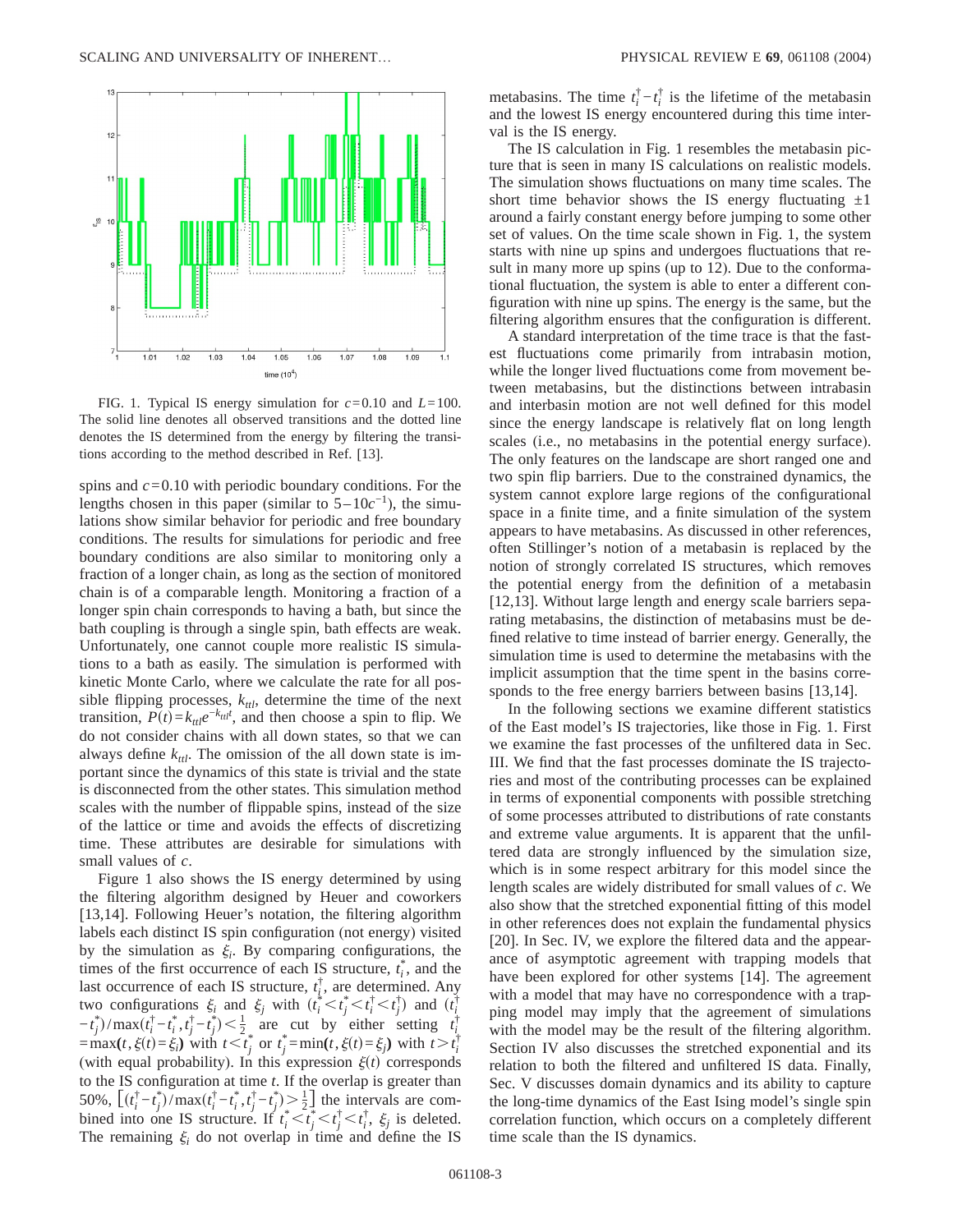## **III. IS AND FAST PROCESSES**

In this section, we examine the IS transition waiting time distribution for the East model, which has also been examined elsewhere [20]. By examining the complete trajectory, we can show that the dominant spin flip processes that change the IS energy for small values of *c* and *L* are (i) flipping a down spin between two up spins to the up position, ↑↓↑→↑↑↑, with a corresponding IS trajectory of ↑↓↑ →↓↓↑, and energy sequence of <sup>e</sup>*IS*→<sup>e</sup>*IS*−1; (ii) reversing this flip  $\uparrow \uparrow \uparrow \rightarrow \uparrow \downarrow \uparrow$ , with IS trajectory  $\downarrow \downarrow \uparrow \rightarrow \uparrow \downarrow \uparrow$  and energy sequence  $\epsilon_{IS} \rightarrow \epsilon_{IS} + 1$ ; and (iii) flipping the two spins to the left of an up spin to the up position and then flipping the middle spin down  $\downarrow \downarrow \uparrow \leftrightarrow \downarrow \uparrow \uparrow \leftrightarrow \uparrow \uparrow \uparrow \rightarrow \uparrow \downarrow \uparrow$  with IS trajectory of  $\downarrow \downarrow \uparrow \leftrightarrow \downarrow \downarrow \uparrow \leftrightarrow \downarrow \downarrow \uparrow \to \uparrow \downarrow \uparrow$  and energy sequence  $\epsilon_{IS} \leftrightarrow \epsilon_{IS} \leftrightarrow \epsilon_{IS} \rightarrow \epsilon_{IS} + 1$ . A two spin flip process where two up spins separated by two down spins makes a transition to a cluster of four up spins decreasing the inherent structures energy is also observed,  $\uparrow \downarrow \downarrow \uparrow \rightarrow \uparrow \uparrow \uparrow \uparrow$  with corresponding IS configurations of  $\uparrow \downarrow \downarrow \uparrow \rightarrow \downarrow \downarrow \uparrow$  and energy sequence of  $\epsilon_{IS} \rightarrow \epsilon_{IS} - 1$ , but it is still a process involving the flipping of two spins. These one and two spin processes account for .99% of all IS transitions. Processes that involve more spin flips are rare for small values of *c* since the fast one and two spin flip processes interrupt these slower processes so that only the final stage of the multiple spin process is recognized as an IS transition. The last stage will be recorded as a simple one or two spin flip process.

For low temperatures and small windows, *c*=0.05 and *L* =100, the IS energy probes the three distinct processes. These are the fastest time processes observed and will not be a good indicator of properties influenced by the global features of the system, e.g. the single spin autocorrelation functions. For  $c = 0.05$  and  $L = 100$ , we expect to have five fairly isolated spins in the up position and most of the dynamics in the IS energy will come from the spins just to the left of these spins as the system jumps between three typical configurations, an isolated spin (or two neighboring up spins), a cluster of three up spins, and two up spins separated by a down spin,  $\downarrow \downarrow \uparrow \leftrightarrow \downarrow \uparrow \uparrow \leftrightarrow \uparrow \uparrow \uparrow \leftrightarrow \uparrow \downarrow \uparrow$ . As a result, the five spins whose flipping changes the IS energy the most often account for 73% of the IS transitions, 22%, 19%, 15%, 11%, and 7%, respectively, for simulations with 50 000 flipping events,  $c = 0.05$  and  $L = 100$ . It is important to note that extremely short simulations will be completely dominated by these five spins and infinitely long simulations result in equilibration with all spins contributing equally, but these five spins dominate the IS energy for fairly long simulations. The spins to the right of these hot spins rarely flip since they correspond to the superspins discussed in other references [29].

From Fig. 3, the two single spin processes,  $\uparrow \uparrow \uparrow \leftrightarrow \uparrow \downarrow \uparrow$ , are easily fit with an exponential waiting time distribution. The exponential form results from the exponential form for the kinetics, the rarity of the starting configurations, and the large time separation of the processes so that these processes do not compete with each other, which would cause mixing of these processes with each other or other slower processes. For small values of *c* and *L* the system rarely has more than one single spin up-to-down flipping process available, ↑↑↑

 $\rightarrow \uparrow \downarrow \uparrow$ . Specifically, the number of possible processes is approximately Poisson with parameter  $\lambda = O(Lc^3)$ . Although there is only a 50% chance that the IS transition will take place since there are two possible spin flips  $(\uparrow \uparrow \uparrow \rightarrow \uparrow \downarrow \uparrow$ and  $\uparrow \uparrow \uparrow \rightarrow \downarrow \uparrow \uparrow$ ), the rate of this process is 2(1−*c*), which is much faster than the other spin processes. As a result the single exponential waiting time dominates the waiting time distribution for this process. As shown in Fig. 2, the kinetic rate of this process is fairly independent of spin chain size for fairly large spin chains,  $L \ll c^{-3}$ .

Similar considerations apply for the single spin downto-up process,  $\uparrow \downarrow \uparrow \rightarrow \uparrow \uparrow \uparrow$ . For small values of *c* and *L*, there are rarely more than one of these single spin configurations, a Poisson with  $\lambda = O(Lc^2)$ , and the distribution appears to be an exponential. The single spin down-to-up flipping process,  $\uparrow \downarrow \uparrow \rightarrow \uparrow \uparrow \uparrow$ , is more common than the single spin up-to-down flipping process,  $\uparrow \uparrow \uparrow \rightarrow \uparrow \downarrow \uparrow$ , and the timescale separation between the down-to-up process and the fastest two spin processes is not large. As a result, the single spin down-to-up flipping process is much more sensitive to the chain length *L*. In fact, as shown in Fig. 3 even for *c*  $=0.05$  and  $L=100$  there is a small shift in the peak maximum from the expected 1.3 to approximately 1.1 and a slight deviation from an exponential waiting time distribution in the long-time tail. Since the chain length *L*=100 is comparable to *c*−2, the distortion is not surprising. As shown in Fig. 2, increasing the chain length causes a significant shift in the position of the single spin down-to-up flipping processes and slightly increases deviations from the expected exponential form. Of course in the long chain limit the distribution narrows to a monoexponential again.

The multiple spin processes are multiexponential since they correspond to multiple spin flips and multiple pathways. The most common multiple spin flip transitions are  $\downarrow \downarrow \uparrow$  $\rightarrow \uparrow \downarrow \uparrow$ ,  $\downarrow \uparrow \uparrow \rightarrow \uparrow \downarrow \uparrow$ , and  $\uparrow \downarrow \downarrow \uparrow \rightarrow \uparrow \uparrow \uparrow \uparrow$ . The first two processes have triexponential kinetics and the latter process has biexponential kinetics. The processes generally require two slow  $O(c^{-1})$  flips resulting in the multiexponential distribution for two spin processes that appear at long times in Fig. 2. The processes are made even slower by the multiple attempts to flip the second spin up before the first spin flips down, for  $c = 0.05$  the expected time for this process is  $\approx 800$ , which gives a peak at  $log_{10}t \approx 2.9$ . The actual peak occurs at a slightly faster time,  $log_{10}t \approx 2.2$  because at any time the fastest process (the extreme value) results in the IS transition. Since we expect approximately five isolated up spins that can contribute to this process, the kinetic rate should be five times faster which gives a peak at  $log_{10}t \approx 2.2$ .

The distribution for the multiple spin processes deviates from a sum of a triexponential and biexponential process because of fluctuations in the number of possible two spin processes. Since the number of possible two spin processes will vary more widely than the number of single spin processes, Poisson with  $\lambda = O(Lc)$ , the distribution will be made wider than the expected multiexponential form. The wider distribution of kinetic rates has been interpreted as stretching [20]. As shown in Fig. 3 the two spin distribution does qualitatively resemble a stretched exponential with  $\log_{10} \tau \approx 1.2$ and  $\beta_{uwt}$   $\approx$  0.44 [20]. The stretching of the entire distribution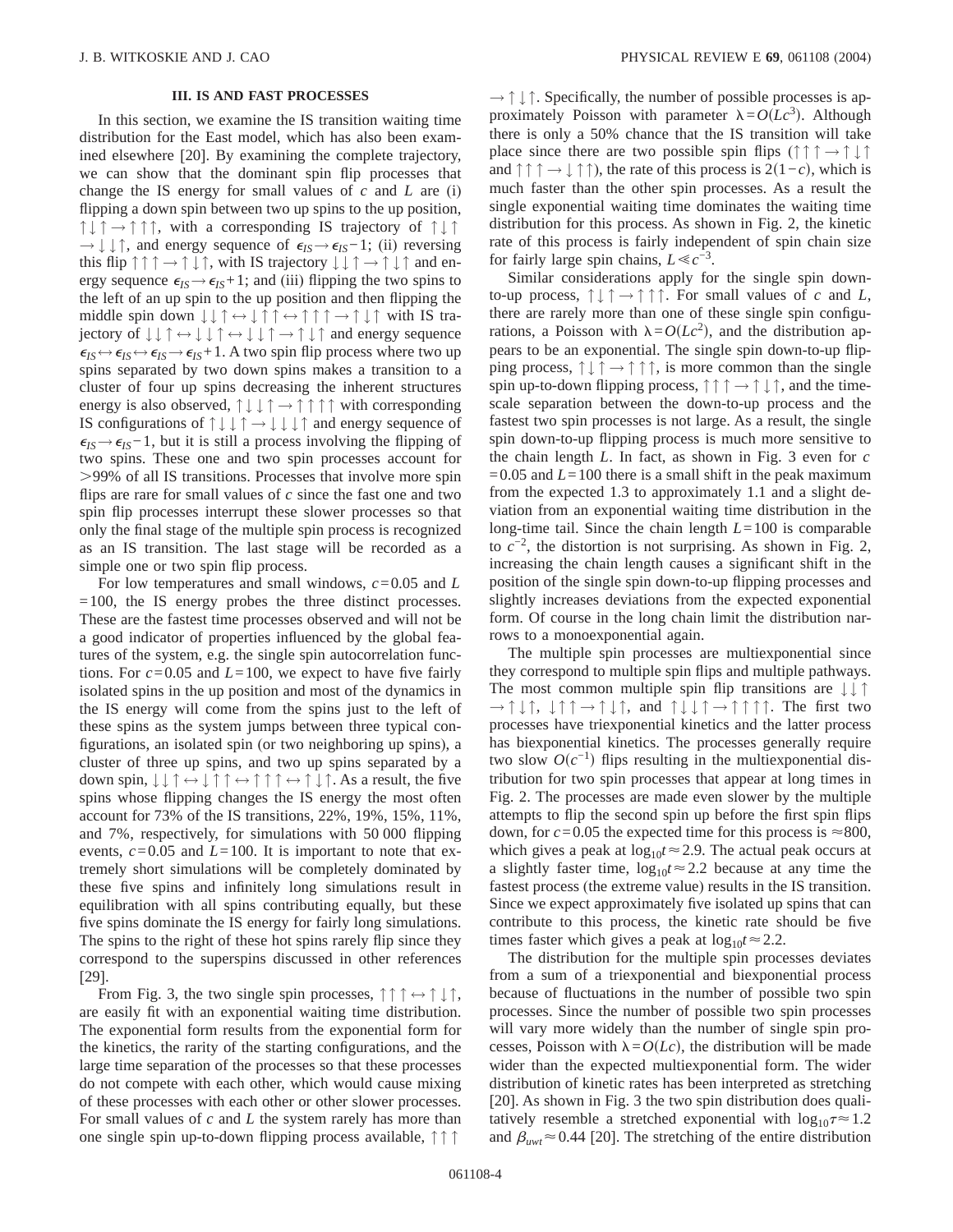

FIG. 2. Log waiting time distribution with time bin size of 0.05 for (a1)  $c=0.05$  and  $L=100$ , (a2)  $c=0.05$  and  $L=2000$ , (b1)  $c=0.10$  and  $L=50$ , and (b2)  $c=0.30$  and  $L=14$ . Solid curves are the total transition probability. The total transition probability can be broken up into three different contributions, as shown by the dashed lines in the figures. The fastest contribution corresponds to a single spin flipping down, ↑↑↑→↑↓↑. The slowest contribution corresponds to processes where two spins flip, ↓↓↑↔↓↑↑↔↑↑↑→↑↓↑ or ↑↓↓↑→↑↑↑↑. The intermediate time contribution corresponds to a single spin flipping up, ↑↓↑→↑↑↑. For *c*=0.05 and *L*=100, the two fastest contributions can be fit with an exponential, and detailed analysis shows that the slowest contribution is close to multiexponential (see text).

is shown in Fig. 4(d) for  $c=0.10$  and  $L=100$ . The original distribution can be fit with a stretched exponential with stretching exponent  $\beta_{uwt} \approx 0.36$ . Depending on the criterion of the fit, the uncertainty in the exponent can be large. The superexponential falloff makes determination of the actual asymptotics difficult so a more global fit was utilized. The fit is never exceptional with systematic deviations on all intervals, but the short time has the most obvious deviations from the stretched exponential fit.

Extreme value arguments suggest that the stretching will initially increase with *L* or *c* since the variation in the number of competing processes increases, but eventually the distribution narrows towards an exponential extreme value distribution as the mean kinetic rate becomes much larger than the width of its distribution. This narrowing results in an approximately exponential distribution of the two spin process for larger lattices as shown in the comparison of Figs. 2(a1) and 2(a2). Increasing *c* mixes processes and causes deviations from an exponential for the single spin processes as seen in the comparison of Figs. 2(b1) and 2(b2), but the overall distribution narrows towards an exponential since all processes are comparable and extreme value arguments can be applied to the whole distribution. It is important to note that the size of the CRR for the kinetic Ising model is strongly temperature dependent, which is why we must change the lattice sizes for simulations at different temperatures. We have chosen our lattices to have 5 CRRs which is similar to the number seen by Keyes in his simulations, 4.6 CRRs [3]. For the Ising model, the temperature dependence of the size of CRRs is obvious, but the strength of the temperature dependence of the size of CRRs is not clear for more complicated simulations [3,12–14,19]. The narrowing of the waiting time distribution is discussed by Stillinger [1,27]. He argues that the average transition time is inversely proportional to the number of CRRs, and one needs to choose a simulation size that can solvate the IS but only have one CRR. At sufficiently high temperatures, the CRRs may be divorced from the IS so that one may observe an approach to an extreme value or other distribution even though the simulation appears to have a single IS [3].

Extreme value statistics does not completely determine the distribution because of detailed balance. Although the single up-to-down flip process is the fastest process,  $\uparrow \uparrow \uparrow$  $\rightarrow \uparrow \downarrow \uparrow$ , the system cannot always choose this process because the number of flippable spins will be depleted. Even if the process were available, there is only a 50% chance the system flips this spin before it flips the other spin,  $\uparrow \uparrow \uparrow$  $\rightarrow \perp \uparrow \uparrow$ . As a result the system must perform the single down-to-up spin flips and two spin processes. The need to perform these other processes to maintain detailed balance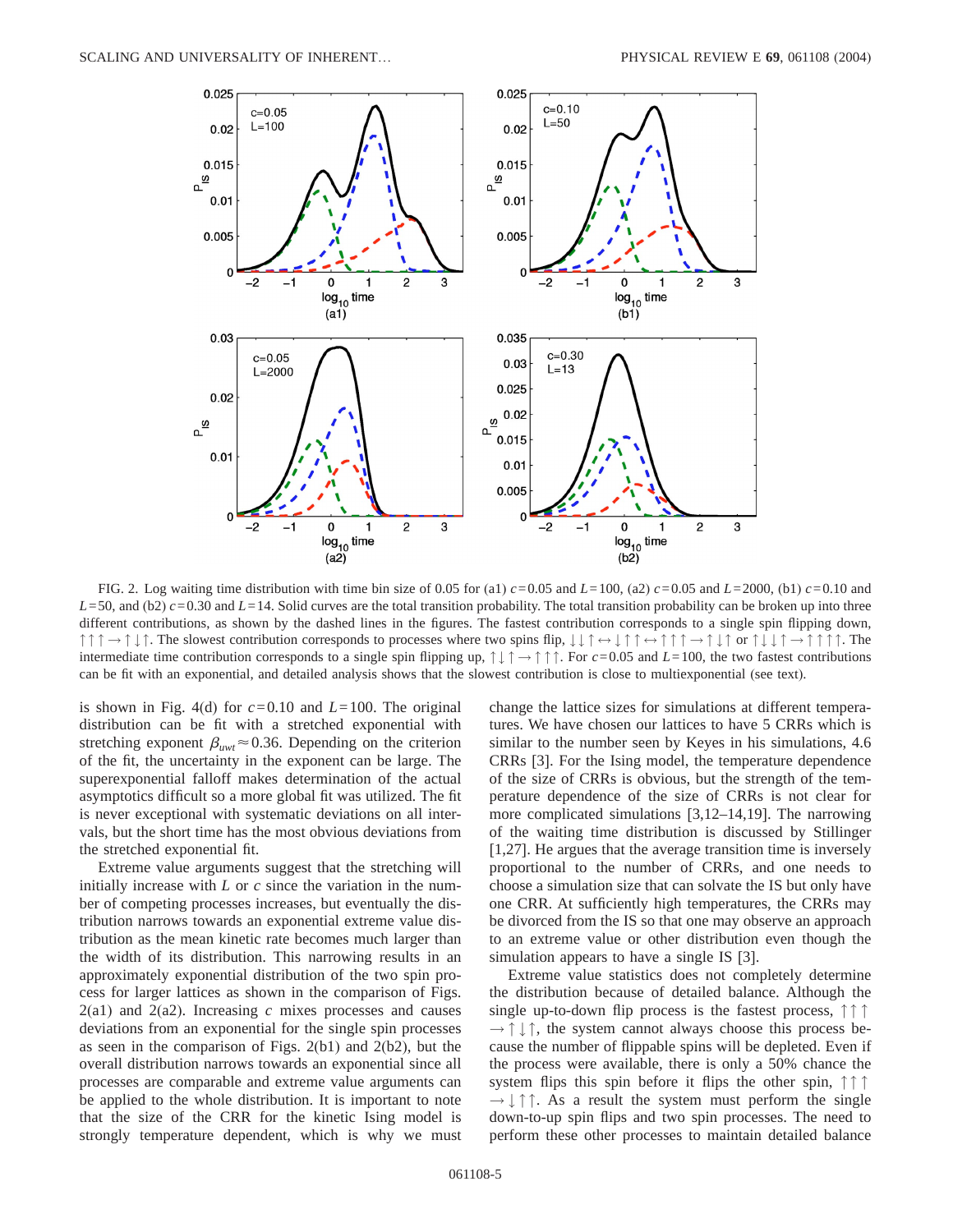

FIG. 3. Individual components of Fig. 2(a1) (solid curves) along with fits to exponentials for the single spin contributions with log<sub>10</sub> $\tau \approx$  -0.3  $\approx$  [2(1-*c*)]<sup>-1</sup> for the fastest peak, and log<sub>10</sub> $\tau \approx$  1.1 for the slower single spin process (intermediate peak). Both fits are within expected binning errors, except for a small long-time tail in the intermediate peak. The two component spin is qualitatively fit with a stretched exponential with  $\beta \approx 0.44$  and  $\log_{10} \tau \approx 1.2$ . The multiple spin processes appear to be a sum of many exponentials and the stretching is the result of declaring that the fit requires too many exponentials.

results in the additional peaks and the nonuniversal behavior of this system.

The detailed balance is not rigorous since more complex processes have a finite chance of occurring, but the predictions are nearly correct for small spin chains. This can be

seen by examining the various contributions in Fig. 2. A spin chain with  $c = 0.05$  and  $L = 100$  shows 48% of the IS transitions corresponding to the single spin down-to-up flips resulting in a cluster of three up spins,  $\uparrow \downarrow \uparrow \rightarrow \uparrow \uparrow \uparrow$ , 27% of the IS transitions corresponding to the reverse process ↑↑↑  $\rightarrow \uparrow \downarrow \uparrow$ , and 25% of the IS transitions correspond to two spin processes. Most of the disparity for small values of *c* can be attributed to an isolated spin transforming to a three up spin cluster just before a different cluster causes an IS transition,  $\downarrow \downarrow \uparrow \rightarrow \uparrow \uparrow \uparrow$ . If the middle spin of this configuration flips to the down position,  $\uparrow \uparrow \uparrow \rightarrow \uparrow \downarrow \uparrow$ , this process will be recorded as a fast single spin process. More complex spin processes also make a small contribution to detailed balance violations. As the length of the spin chain increases all of these detailed balance violations from rare events become more probable, which changes these percentages, but even for the *L*=2000 spin chain the percentages changed by 5% as seen by comparing areas in Fig. 2(a1) versus Fig. 2(a2).

The above analysis shows that IS calculations applied to the East facilitated kinetic Ising model only probe the fastest processes of the system. Many of the features of the IS waiting time distribution can be rationalized by labeling different processes. These processes are generally multiexponential. Previous attempts to fit the unfiltered waiting time distribution to stretched exponentials are not very good and come from the distribution of kinetic rates [20]. The size of the simulation is somewhat subjective since the size of CRRs is widely distributed. Choosing a large simulation size  $L \ge c^{-1}$ or large value of *c* results in extreme value arguments determining most of the features of the IS waiting time distribution so that there is a universality caused by a large number of arguments, which may not be important for the physics of



FIG. 4. Contour plot of the waiting time distribution for *c* =0.10 and  $L=100$ .  $\epsilon_{IS}$  is an integer and the time bin is 0.05. (a) Shows the unfiltered result. (b) Shows the result with the filtering procedure suggested by Heuer [13]. (c) Shows the resulting probability distribution for the energies at any instant in time along with a Gaussian fit (solid line) and the exact equilibrium IS distribution (dashed line) ( $\square$  unfiltered,  $\odot$  filtered). The filtering shifted the distribution but did not change the shape significantly. (d) Shows the significant changes in the waiting time distribution caused by the filtering. The upper curves (which were shifted for clarity) correspond to the filtered data (solid line) and the asymptotic Gaussian trapping model fit (dashed line). The lower curves correspond to the unfiltered data (solid line) and a stretched exponential fit (dashed line).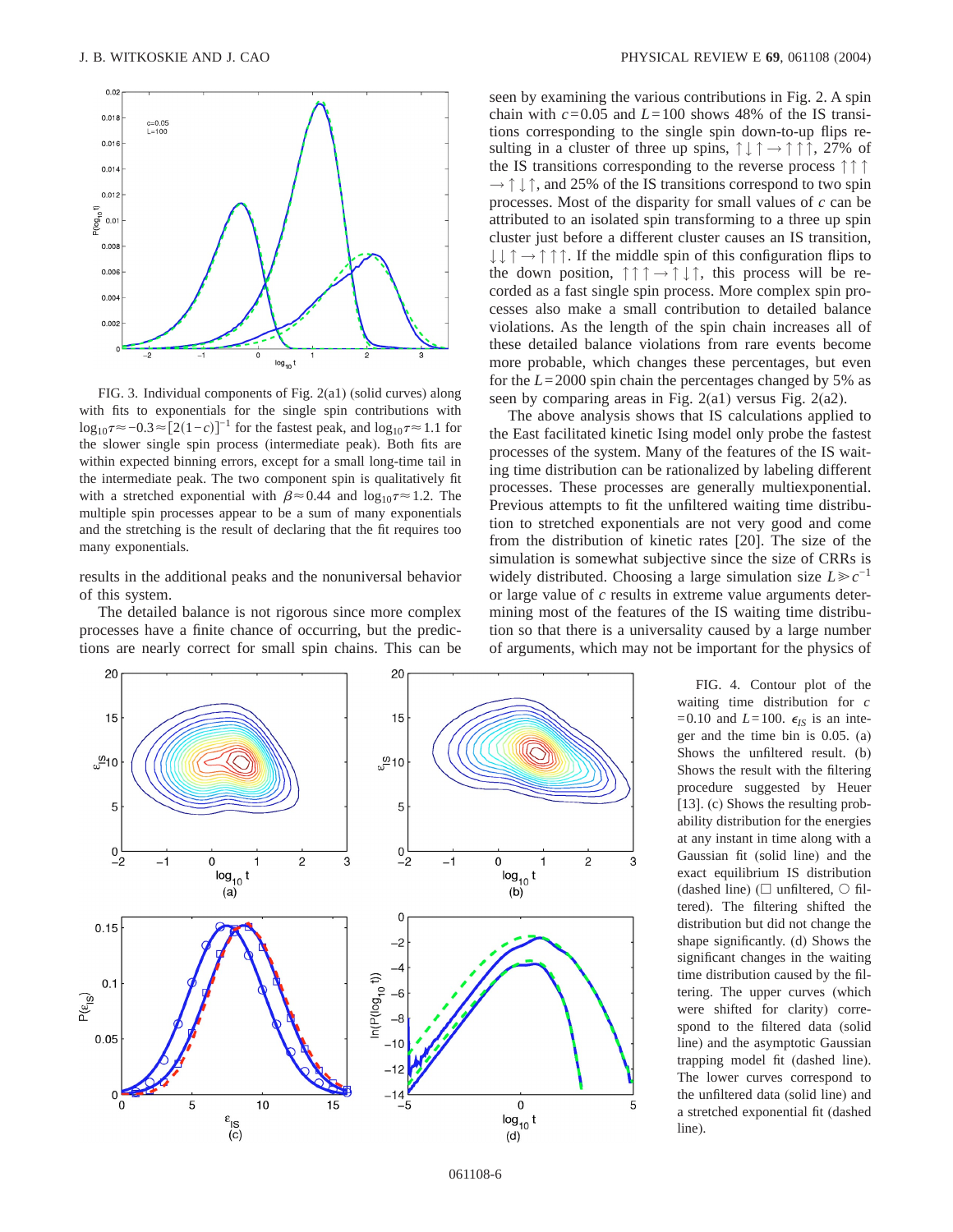the system. In the following section, we discuss two other apparent universalities that have implication for long-time dynamics, the Gaussian distribution of energies and its relation to the trapping model and the stretched exponential that is fit to many experiments.

# **IV. TRAPPING MODELS AND IS FILTERING AND SLOW PROCESSES**

Previous analysis addresses the role of extreme value arguments on the dynamics of IS trajectories. We now focus on the Gaussian statistics. Using similar arguments about having *cL* approximately independent regions for short times, the distribution of the IS energies of the system becomes very close to Gaussian as shown in Fig. 4(c) even for fairly short chain lengths,  $c = 0.10$  and  $L = 100$ . This size avoids finite size effects for the domain dynamics discussed in the following section. Figure 4(a) shows a contour plot of the IS waiting time distribution as a function of IS energy and Fig. 4(b) shows the same information with filtering defined in Ref. [13]. The plot in Fig. 4(a) clearly shows features such as a double peak that would not be consistent with the predictions of a Gaussian trapping model or exponential extreme value statistics [14,31]. Reducing the information by calculating the time independent IS energy probability results in a distribution that can be easily fit with a Gaussian as shown in Fig. 4(c). The figure also shows that filtering changes the peak position, but it does not significantly alter the width of the distribution. Since the equilibrium IS energy results from Bernoulli random variables, the Gaussian form is not entirely surprising as shown by the exact unfiltered equilibrium IS energy calculation also presented in Fig. 4(c).

Unlike the equilibrium properties, the dynamics of the system are affected significantly by the filtering, as shown in Fig. 4(d). The unfiltered IS waiting time distribution is multipeaked, but applying the filtering algorithm proposed by Heuer and coworkers results in a distribution with a single peak. As discussed earlier and demonstrated in Fig. 1, Heuer's algorithm selects both long lived structures and quasitransition states that are stable against one or two spin flips. If two structures differ by only a single spin flip and the simulation spends a long time in either structure, the simulation is likely to flip flop between them and the filtering algorithm will consider them to be in the same metabasin. Achieving a transition to another metabasin generally requires the system to make several flips so that it is entropically difficult to return to the same basin, and the intermediate configurations will be recorded at short lived metabasins.

As shown in Fig. 4(d), the log waiting time distribution of the longer lived structures asymptotically resembles the Gaussian trapping model prediction in the long-time limit,  $P(\log(t)) \sim e^{-\ln(t/\tau_0)^2/\Delta^2}$ , where  $\Delta^2 = (\beta E_0)^2$  where  $E_0$  is supposed to correspond to the width of the equilibrium distribution,  $P(\epsilon_{IS}) \propto e^{-(\epsilon_{IS} - \epsilon_{IS}^0)^2/E_0^2}$ . Unfortunately, the  $\Delta^2$  values from  $P(\log(t))$  is four times smaller than the prediction from the measured equilibrium distribution. Similar disparities are reported for simulations on Lennard-Jones systems [14]. The Gaussian trapping model's waiting time distribution can also be approximated by a stretched exponential [31].

Generally, a stretched exponential that fits the data goes to zero much faster than either the simulation data or the trapping model. The deviation occurs asymptotically and the function would be near zero at the point of deviation, so any noise will hide the effect. The accuracy of the fit with the trapping model to the asymptotics (long time) is high over many orders of magnitude, but it is not clear why this system should follow the Gaussian trapping model. It is important to note that the asymptotics are independent of simulation length for long simulations, but obviously not infinite simulations since the system is ergodic and the space is finite dimensional (one metabasin). Shorter simulations result in a sharper cutoff. Possibly the filtering algorithm, which uses coin flipping statistics to separate basins and combines basins based on an arbitrary 50% overlap criterion sufficiently erases details to achieve this scaling law.

For  $c=0.10$  and  $L=100$  in Fig. 4, the unfiltered data can also be fit with a stretched exponential as discussed above, but the fit is not asymptotically as accurate as the Gaussian trapping model fit to filtered data [20]. The best fit to the asymptotics of the unfiltered waiting time distribution is with stretched exponent  $\beta_{uwt} \approx 0.36$ , but there is a large uncertainty caused by the definition of the asymptotic regime since this function goes to zero quickly on a logarithmic scale. This unfiltered waiting time exponent  $\beta_{uwt}$  is close to the stretching exponent determined by fitting the unfiltered IS correlation function,  $[\langle \epsilon_{IS}(t) \epsilon_{IS}(0) \rangle - \langle \epsilon_{IS}(0) \rangle^2]/[\langle \epsilon_{IS}^2(0) \rangle$  $-\langle \epsilon_{IS}(0) \rangle^2$ ]. The fit to the correlation function with exponent  $\beta_{\mu c f}$ =0.39 is good as long as one ignores systematic deviation in the residuals [20]. Other simulations on realistic simulations have reported fits with no systematic deviations in the residuals so the stretched exponential may still be valid for other systems but not the East model [3]. The IS correlation function and fit are shown in Fig. 5. In fact, the fit to the waiting time distribution with  $\beta_{ucf} = 0.39$  is comparable to the fit with  $\beta_{uvt}$ =0.36. Similarly, the Gaussian trapping model's prediction for approximate stretching with exponent  $\beta_{gwt}$ = $[1 + \frac{1}{2}\Delta^2]^{1/2}$ =0.43 is close to the asymptotic stretching of the filtered correlation function  $\beta_{\text{fcf}} = 0.47$ . The  $\Delta$  value is determined from the asymptotics of the waiting time distribution instead of the energy distribution,  $P(\log(t)) \sim e^{-\ln(t/\tau)^2/\Delta^2}$  [14,31]. Once again there is a disparity between the prediction with  $\Delta = \beta E_0$  and the IS energy correlation function. The filtered IS correlation function exponent  $\beta_{\text{fcf}}$  is measured from the dashed line in Fig. 5. The fit is only in the last two decades that can be calculated accurately, because a small correlation function will make the ln[ $-\ln(C(t))$ ] sensitive to fluctuations in *C*(*t*). In this regime, there are no systematic deviations in the residuals of the fit. As always, fits on ln[ $-\ln(C(t))$ ] versus ln(*t*) plots should be suspect since many variations will be washed out.

The agreement between the exponents for the waiting time distribution and the correlation function is possible since the long-time relaxation in the correlation function should be dominated by the slowest IS jumps, which are determined by the tail of the waiting time distribution. Since there is no reason for the trapping model to be valid for the East model, the resulting disparity between the static IS en-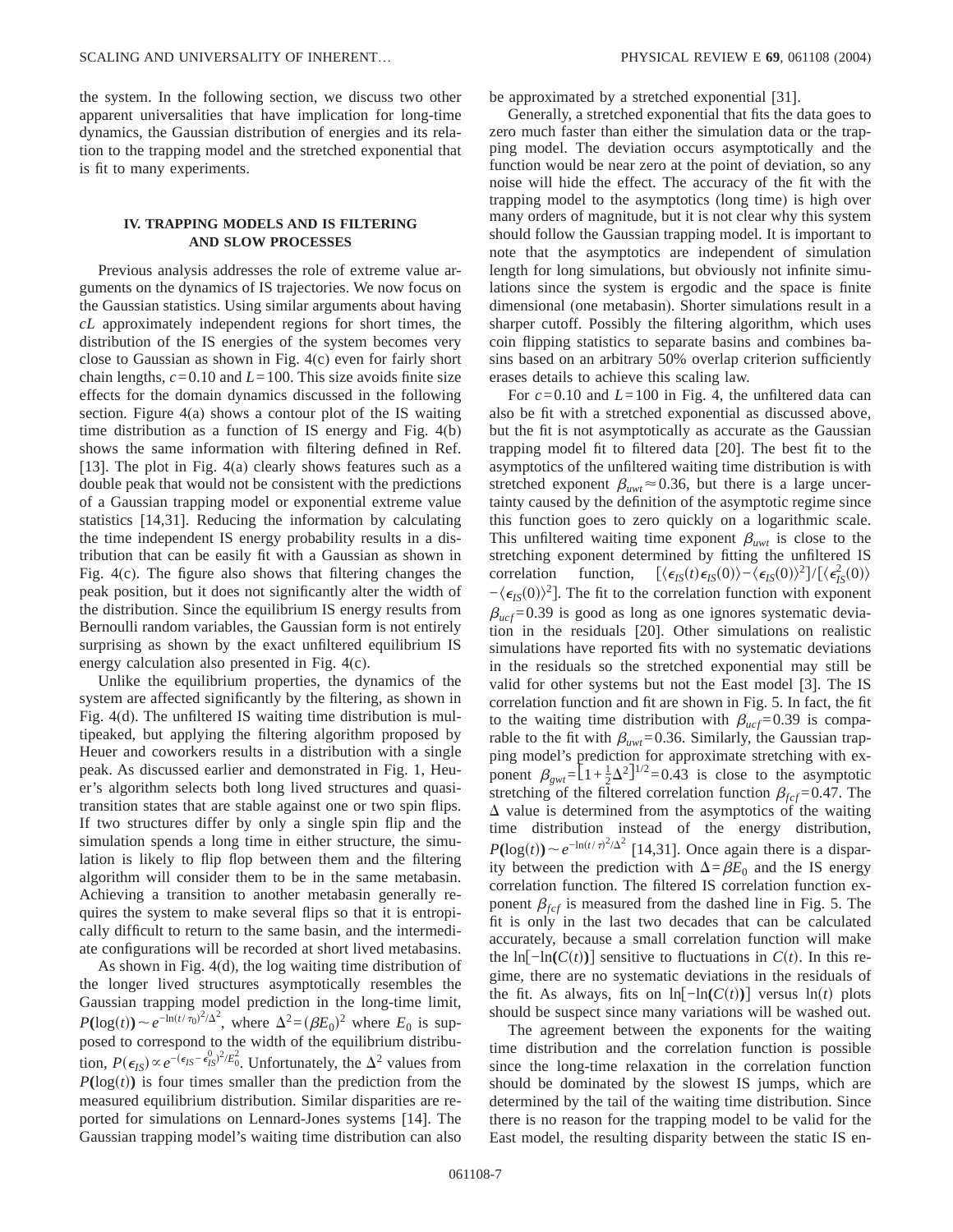

FIG. 5. The IS correlation function,  $\langle \epsilon_{IS}(t) \epsilon_{IS}(0) \rangle - \langle \epsilon_{IS}(0) \rangle^2$ /  $\langle \epsilon_{IS}(0)^2 \rangle - \langle \epsilon_{IS}(0) \rangle^2$ , for both the filtered data (lower solid curve) and the unfiltered data (upper solid curve). The two distributions approach each other at long times. The lower dashed curve shows the long-time stretched exponential fit to the filtered data with  $\beta_{\text{fcf}}$ =0.47, which is close to the prediction based on the waiting time distribution in Fig. 4,  $\beta_{gwt}$ =0.43. The upper dashed curve shows a short time fit to the unfiltered data with  $\beta_{ucf} = 0.39$ , which is in close agreement to the fit in Fig. 4,  $\beta_{uvt}$ =0.36. As always, one must view double log vs log plotted data with incredulity.

ergy distribution and both the IS energy correlation function and the IS waiting time distribution is not surprising. The fact that the trapping model can be used at all is much more surprising, and shows that the result may come from the filtering algorithm and not the physics of the system [14].

Figure 5 shows that both the unfiltered and filtered correlation functions asymptotically approach the stretched exponential with  $\beta_{ucf}$  =0.47. This asymptotic approach results in the systematic deviations in the fit of the unfiltered data to the stretched exponential with exponent  $\beta_{\mucf}$  = 0.39. As mentioned above, the escape from apparent metabasins should dominate long-time relaxation of both filtered and unfiltered simulations so the long-time agreement is expected. At short times, the unfiltered data decay more quickly since fast fluctuations are not removed. The IS energy correlation function has a small tail at times that are much longer than the filtered IS waiting time distribution. This tail would not be present in the trapping model since all correlations are lost once an IS transition occurs.

The Gaussian trapping model's log waiting time distribution only resembles a Gaussian asymptotically,  $ln[P(log_{10}t)] \propto log_{10}t^2$ , as shown by the Gaussian trapping model fit in Fig. 4(d). The fit performed in this figure is an exact numerical calculation, but the asymptotics are consistent with the Gaussian form reported in several references [14,31]. The distribution of traps must asymptotically behave as a Gaussian to get the asymptotic behavior in the waiting time. In fact, the central region of the waiting time distribution of this model does not resemble a Gaussian. Most sums of random variables deviate from a Gaussian in the tails of the distribution not the center. This phenomenon has been observed in the experiments of Sakurai and coworkers, where an exponential tail in the distribution of trapped electrons in thermoluminescence studies was hidden by a broader Gaussian distribution before cleaning the surface [32,33].

## **V. DOMAINS AND DYNAMICS**

Since the IS picture of East model is very sensitive to temperature and size effects and the apparent fits to various functional forms are questionable in some respects, a more complete picture is necessary. As has been suggested, but not fully explored in some of the references, a possible strong measure of the dynamics of this system, or dynamical heterogeneity, is the lifetimes of clusters of down spins [23,24,29]. Below we will show that the dynamics of the single spin correlation function is very well approximated by domain dynamics.

Domains have been defined as the size of a cluster of adjacent down spins, or the distance between the nearest two up spins. For small values of *c*, the domains can be quite large. Since eliminating a domain requires a process that must flip each down spin to the up position for a short period of time, larger domains are generally much longer lived than smaller domains. The domain picture is also supported by the superspins discussed above [29]. We define the lifetime of a domain as the time when the spin on the left side of the domain flips to the down position. This spin can only flip when the domain to its right has vanished. Figure 6 shows two-dimensional plots of the lifetimes of domains. The vertical axis corresponds to the size of the domain at *t*=0. This initial probability follows the trivial equilibrium initial conditions,  $P(n) = c(1-c)^n$ . The horizontal axis refers to log<sub>10</sub>*t*. The high peaks at short times correspond to disappearance of small domains. These peaks are sharp because there is a dominant sequence of spin flips to remove these spins. As *n* increases, more paths become available resulting in a broader and more smeared distribution of lifetimes. As *c* decreases, the number of domains that have a dominant path determining their lifetime increases, resulting in more peaks. The small *c* picture is consistent with the analysis of Sollich and Evans, who assume a time-scale separation in domain lifetimes [29]. The fluctuations in the smallest domains were sampled by the IS calculations presented above. As shown in Fig. 6, increasing *c* significantly shortens the lifetimes of domains. For domains of size  $n \ll c^{-1}$ , the average domain lifetimes follow the predictions of Sollich and Evans,  $\tau_n$  $\sim$ *n*<sup>1/*T*</sup> ln <sup>2</sup>, but the lifetimes are much faster for *n* ≈ *c*<sup>−1</sup>. This result has been discussed by Sollich and Evans. For sufficiently long domains, an entropic consideration does not require the use of the lowest path, which was originally assumed in their derivation [29].

The time scales of the lifetimes of the domains are significantly longer than the time scales for the inherent structure calculations. The differences in the time scales are demonstrated in Figs. 6(a2) and 6(b2), which compares the lifetime of a single domain with the unfiltered IS waiting time distribution. The filtering algorithm does not increase the waiting time distribution enough to become comparable to the domain lifetime [see Fig. 4(d)], but the IS correlation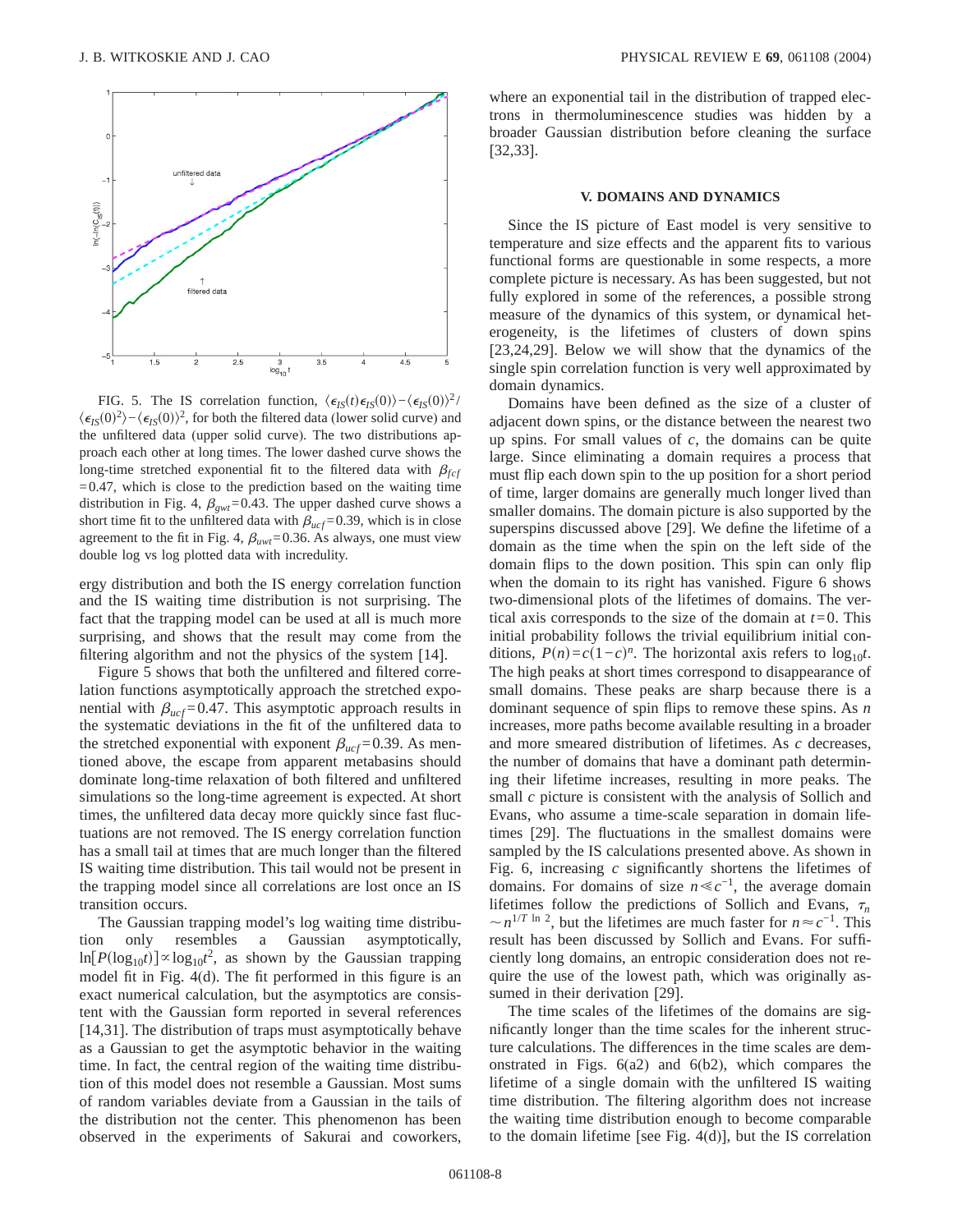

FIG. 6. The domain lifetimes as a function of size for (a1) *c*  $=0.10$  and (b1)  $c = 0.40$ . The time bin size is 0.05. (a2) and (b2) compare the waiting time distribution determined from the domain lifetimes (dashed curves) against IS calculations presented in Fig. 2 (solid curves) with  $(a2)$   $c=0.10$ and *L*=50 and (b2) *c*=0.40 and *L*=13. These quantities capture different physics of the system.

function has a small tail that has a time scale that is similar to the domain dynamics time scale (see Fig. 5). No functional relationship between domain dynamics and this small tail in the IS energy correlation function is apparent, but the similar time scales are not surprising since the relaxation of superspins will play a role in the relaxation of IS energy.

For small values of *c*, one expects the single spin correlation function to be primarily determined by the lifetime of the domain to the right of that spin. This result can be understood because once a spin's right neighbor is in the up position, it will equilibrate with a unit rate. For small values of *c*, the equilibration with unit rate is a much faster process than the time of the domain dynamics so domain dynamics are the rate limiting steps. Figure 7 shows the single spin correlation function,  $C(t) = [\langle n_i(t) n_i(0) \rangle - c^2]/(c - c^2)$ , versus the integrated domain lifetime probability function, 1  $-\Sigma_l \int dt P(t|l)P(l)$ . The single spin correlation function has recently been calculated by combining mode-coupling and asymptotic analysis [28]. For  $c > 0.20$ , the domain lifetime is sufficiently short that the time scales for equilibration and the domain lifetime are of the same order so that the comparison is not satisfactory for short times although the two quantities agree asymptotically since there is always a small contribution from larger domains. For smaller values of *c*=0.10 and 0.05, the required time separation between the disappearance of the domain and the equilibration of a spin with a neighbor are sufficiently large so that the approximation is very accurate, even for small values of time. Cicerone and Ediger experimentally studied similar time separation of global and local relaxation [34]. The agreement between these predictions for the spin relaxation shows that spatial considerations are necessary in the analysis of this model. These spatial

considerations are not well captured by the inherent structure energy calculations.

#### **VI. CONCLUSION**

The East model and other related kinetically constrained models have stimulated interest in the theoretical community because of the simple construction and rich dynamics. These



FIG. 7. The single spin correlation function,  $\left[ \langle n_i(t) n_i(0) \rangle \right]$  $-c^2$ / $(c-c^2)$  (solid curve), vs the prediction for the domain lifetime,  $1 - \sum_l \int dt P(t|l)P(l)$  (dashed curve). The corresponding values of *c* in order from bottom to top are *c*=0.40 (bottom curve), *c*  $=0.20$ ,  $c=0.10$ , and  $c=0.05$  (top curve). Slight discrepancies at long times are the artifact of the time binning interval 0.05.